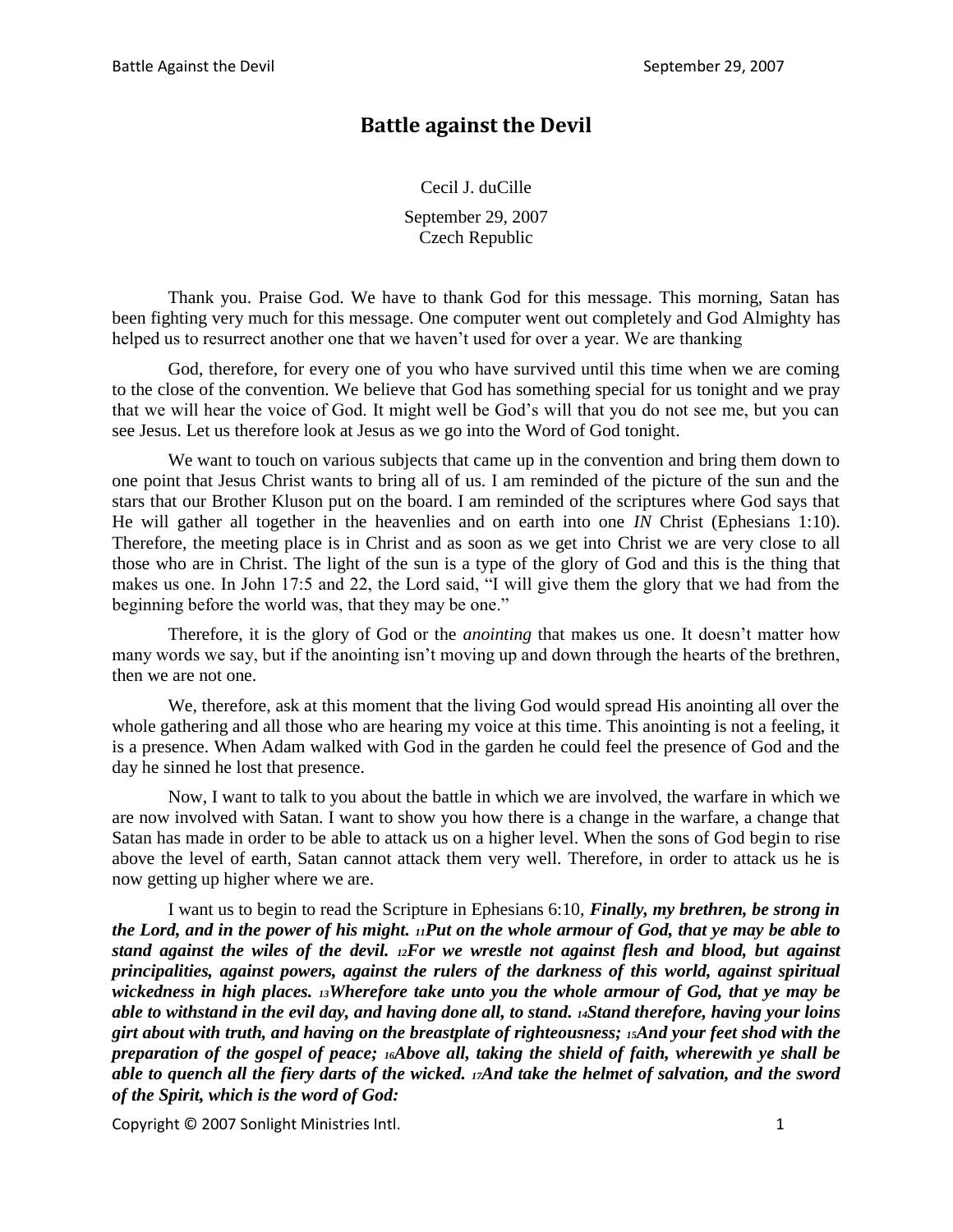The Word of God is reminding us that no man can go into battle without armor and survive. Moreover, He tells us to remember that we are not fighting against human beings, but that we are in a wrestling match against princes and against their whole area of rulership.

When the equipment began to give us trouble, I began to pray before God. What came to me was that Satan is the prince of the power of the air. The word *air*, natural air that we breathe, is the natural thing, but the air*waves* are more spiritual than the air. As you continue to study your Bible you realize that when the Lord said that we will rise up to meet Him in the air, He is speaking about a realm where Satan rules, which is higher, a higher level than the realm of earth.

So, then, it would appear from the Word that we will have to drive Satan out of the air, out of the higher level on which he wars against us, and capture that level to become overcomers. Somebody might think that I am not saying the things scripturally. Let us read the scriptures as we go on. Every point I bring I want to bring the scriptures to back up that point.

Let us look at Revelation 12:7. We are just going to prove this point from the Word of God here. *7And there was war in heaven: Michael and his angels fought against the dragon; and the dragon fought and his angels, 8And prevailed not; neither was their place found any more in heaven.* This is saying that there was no more place found in the air. The word *air* refers to a realm where Satan dwells. There was no more place found for him there. **And the great dragon was cast** *out, that old serpent, called the Devil, and Satan, which deceiveth the whole world: he was cast out into the earth, and his angels were cast out with him.*

He was cast out into the earth and his angels were cast out with him. It is very important for you to understand, brethren. *10And I heard a loud voice saying in heaven, Now is come salvation, and strength, and the kingdom of our God, and the power of his Christ: for the accuser of our brethren is cast down, which accused them before our God day and night. 11And they overcame him by the blood of the Lamb, and by the word of their testimony; and they loved not their lives unto the death.*

Now, let us just take a little look at what we are hearing here, that there was war in heaven. Last night, and the day before yesterday, we established the fact that the heaven that is mentioned here is speaking about the church realm, where we are. But God is saying that there is no place here for carnal Christians because the devil will be put back in his place. He will be cast out of the heavenlies and back into the earth realm so that the carnal man is going to get terribly hit by Satan. The scriptures tell us that it will be the earth realm, so that means that it is not just the sinners that are going to be hit, but carnal Christians who remain in the Outer Court will be shut outside of the wedding feast. The wedding feast represents a higher realm in Christ. As those stars begin to go into the light, they will be pulled into a oneness with the Son, who is Jesus Christ our Lord.

Let us look back at Revelation 12:1, *And there appeared a great wonder in heaven; a woman clothed with the sun, and the moon under her feet, and upon her head a crown of twelve stars:*

The Word of God tells us that there is neither male nor female, Jew nor Greek, black or white, that there is no difference in Christ (Galatians 3:28). But then in this chapter it tells that there was a woman in heaven. Let me pause here again to get to another scripture which proves this before we go any further. Let us go to Ephesians 3:8-10. Paul is speaking. *8Unto me, who am less than the least of all saints, is this grace given, that I should preach among the Gentiles the unsearchable riches of Christ;*

Copyright © 2007 Sonlight Ministries Intl. 2 At this point I want to encourage some of you whom Satan has been telling that you are not good, that you are not as good as the other Christians and he slanders you. When Satan slanders the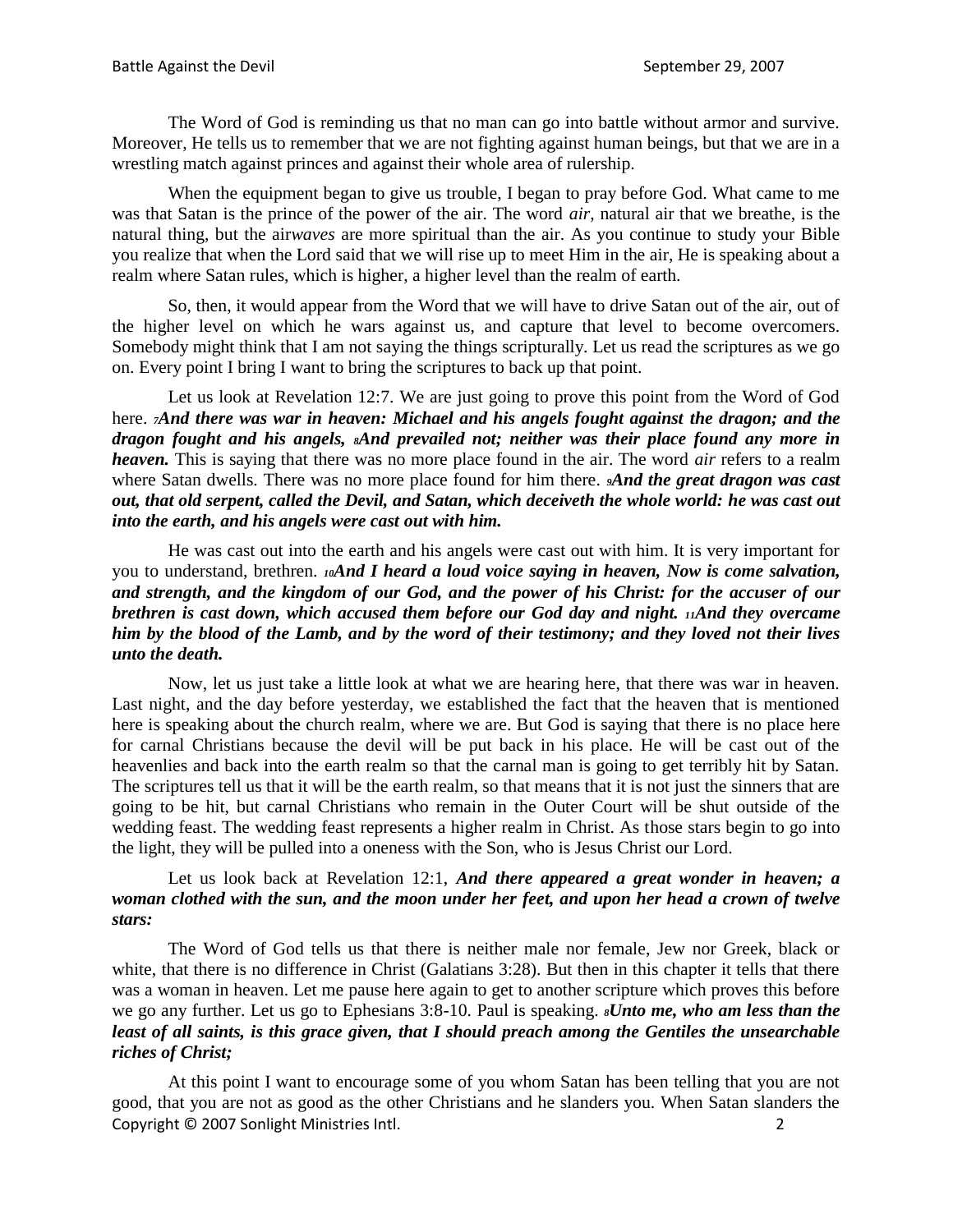person of God to himself, he gets the child of God down by telling him lies. Paul is saying to you, "You can't be less than I was." It said he was a murderer, a killer that killed Christians. The worst kind of killer is the one who kills Christians. He said, "You can't be worse than I was and God cleansed me and gave me the unsearchable riches of Christ Jesus."

## *<sup>9</sup>And to make all men see what is the fellowship of the mystery, which from the beginning of the world hath been hid in God, who created all things by Jesus Christ: 10To the intent that now unto the principalities and powers in heavenly places might be known by the church the manifold wisdom of God.*

So, then, you can see that what we are showing you here is the church. The picture that you are looking at in Revelation 12 is a picture of the church as a woman and having the crown of the 12 stars, the 12 tribes of Israel. God has given you a place in Israel that is in His Son.

Revelation 12:2*, And she being with child cried, travailing in birth, and pained to be delivered.* Now, some of us are pregnant but we don't know it. God says that at the end of time the church would be pregnant with another church. He said that He would call this church "the manchild." Every church in the Bible typology coming right on to this point has been described as a woman. God is trying to tell us that a change is coming and we must be prepared for this change. When the bride went into the bride chamber she came out as a different person - not just the bride anymore, but Christ and the bride in one.

Sometimes we look at the weakness of the church because we are right in the midst of it.

When we see the weakness of the church it becomes so big before our eyes that we cannot see the glory of God which is hidden in the womb of the church. The sufferings that we are going through at this time are the sufferings of the travail of the woman before she brings forth the child.

I am going to let you in on a little secret and I trust that you will no longer misunderstand this situation. God is Life. God is Life. Satan and death is death. Now, if you will understand this very much, I want to explain it to you. Life is absolutely contrary to and against the things that we call sin and death. Therefore, the Blood of Jesus Christ is the Life of God. Now, in order to deliver the world from the throes of death, the stranglehold of death, we have to apply Life.

If you do not have enough Life to address certain situations, you cannot overcome that situation. I'll tell you why. There are certain strongholds that Satan has on the world. The strongholds cannot be broken unless you have the proportionate power of Life to destroy them.

I used to wonder why it was that there were certain areas that always had accidents. When I was able to understand it, I realized that there were certain spirits that were bound to certain places and they would come and visit them, for that is how they would feed, by getting Life or blood. To discharge those spirits or drive them away as we saw down in verses 7 and 8, you have to have the proportionate energy or Life or virtue to discharge them.

When I heard of Brother Gruver going around and rebuking spirits from certain places and discharging them, I did not understand what kind of work he was doing. But then God began to show me that the woman with the issue of blood came and grabbed His coat and as she did that, virtue came out of Him. Life came out of Him to destroy the power of death that was in her (Mark 5:30). This is the reason why God said that you must love your life unto the death.

Copyright © 2007 Sonlight Ministries Intl. 3 I had an experience with my sister-in-law where she was sick with polio and she was dying and her body was being contorted. I was praying and this angel came to me and began to lead me towards that hospital where she was in order to heal her. When we got to a crossroads he suddenly stopped, turned back to me and said, "Who is going to pay for this?" When he said this, I was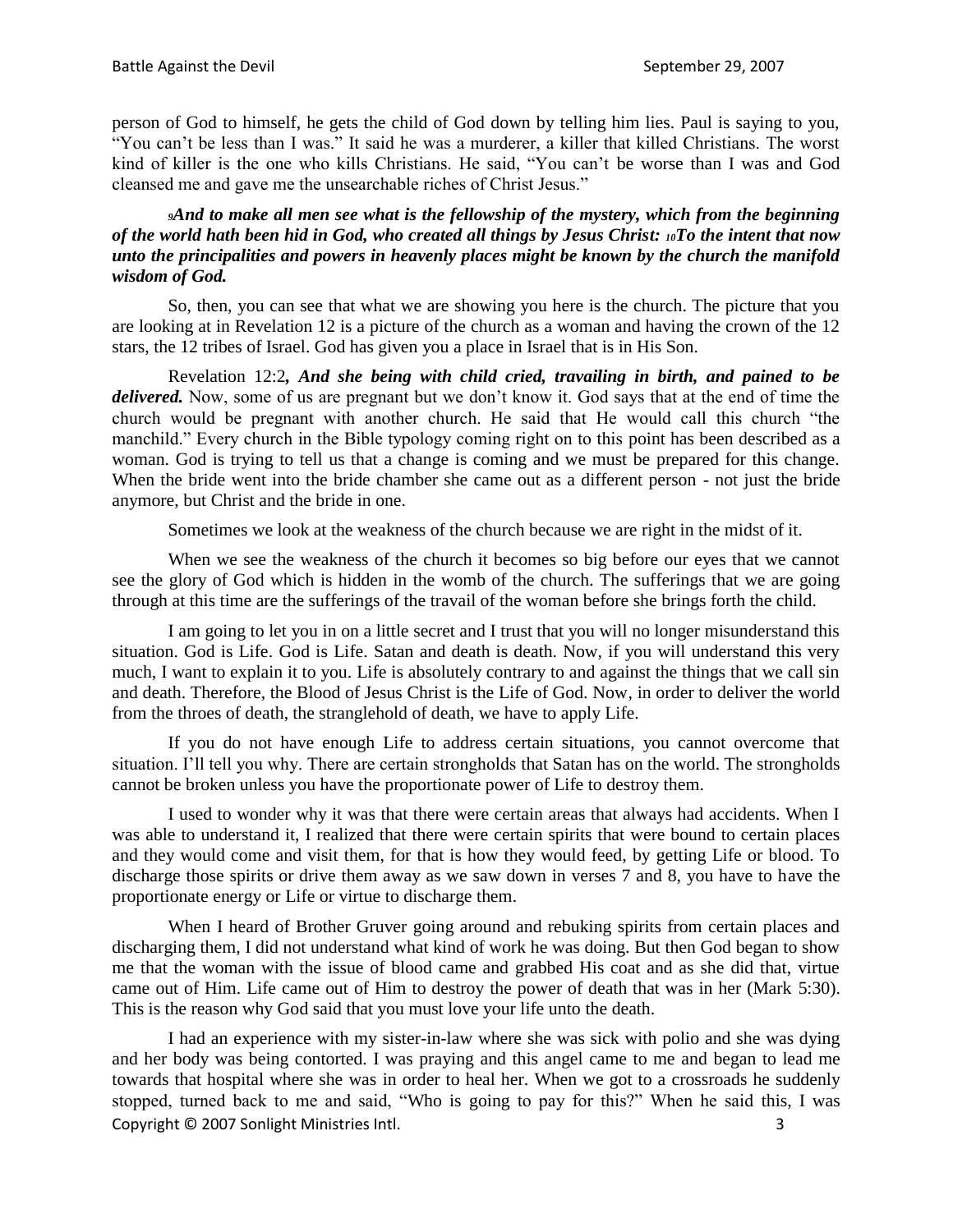shocked momentarily and I quickly said, "I will." At that moment I felt that I had given up my life. In the vision, we went to the hospital and when he pushed a shaft down into her, he told me, "Now, you push it." I pushed it, "In the name of Jesus Christ." She leapt clean out of the bed. No more polio.

I realized at that time that if I did not have the virtue or the energy of God to do that job, I would take her place. The demon would overcome me, also. You know, the Lord told me to fast seven days for her and it was in the midst of the fast that this happened. In other words, spiritually speaking, I did not have enough in my bank account in heaven and He had me fast and pray and build up some power that I would be able to do that job.

Therefore, we see that Paul, in teaching the Word of God, told the brethren that they needed to climb up higher in God. "We wrestle not against flesh and blood, but against princes and palities of princes and spiritual wickedness in high places."

Remember the Word in Ephesians 5:16, *Redeeming the time, because the days are evil.*  Some of us forget that we are living in a spiritual realm and that it is getting MORE spiritual. If anything happens to us, the first thing we think about is rushing off to the doctor. I am not against doctors, but I can tell you, brethren, if it were doctors alone, I would have been dead long ago. Moreover, where we were in the missionary work, for a great part of our lives there weren't doctors that we could go to. **OUR BRETHREN HAVE GOT TO BEGIN TO LEARN TO STAND UPON GOD FOR THEIR SUBSISTENCE, FOR THEIR DELIVERANCE, FOR THEIR** *EVERYTHING***.**

We go back to Revelation 12. Of course, I would like you to ask questions on this very point, because I know that I am not carrying out the whole thing. We don't have enough time for me to preach a three hour sermon on the spirits. Verse 3 says, *And there appeared another wonder in heaven; and behold a great red dragon, having seven heads and ten horns, and seven crowns upon his heads.*

The last thing we went through was what the dragon was and it is in this chapter here that says the dragon is Satan. I want you to understand how the Word of God is written. It speaks of the dragon and when He says "the dragon," He is talking not only about Satan but He is also talking about Satan's kingdom. Remember what we just read in Ephesians? It said "principalities" and "powers" and "rulers of the darkness of this world." Please understand, brethren, that when the devil is going to fight you on a higher level, that he is not any more setting a stone for you to stubb your toe upon. When the devil is fighting you, he is not only fighting you on the level of the natural, he is fighting you also on the level of the psychological, the spiritual and everything that pertains to the mind.

When the devil approached Eve, Eve said that the devil deceived her. Did you ever realize that he actually hypnotized her, or put a spell over her to cause her to see something that was not real? Sometimes you hear something and you believe something from what you hear, but you were not hearing really what was said. You actually got a conclusion that was not said. Remember the admonition from God in Proverbs 4:23, *Keep thy heart with all diligence; for out of it are the issues of life.* You have to understand it. In verse 24, it says, *Put away from thee a froward mouth, and perverse lips put far from thee.* It shows you that the enemy works in a realm where he even gets you to talk some things that are not convenient and to even talk things that you don't absolutely believe but you find yourself talking them.

This demon, this devil, is working now through people, through different organizations, even some church organizations. He is working through them, he is working through government, he is working on your mind. Therefore, we have to commit our minds to God and not look at anything that is going to turn our hearts to think carnally.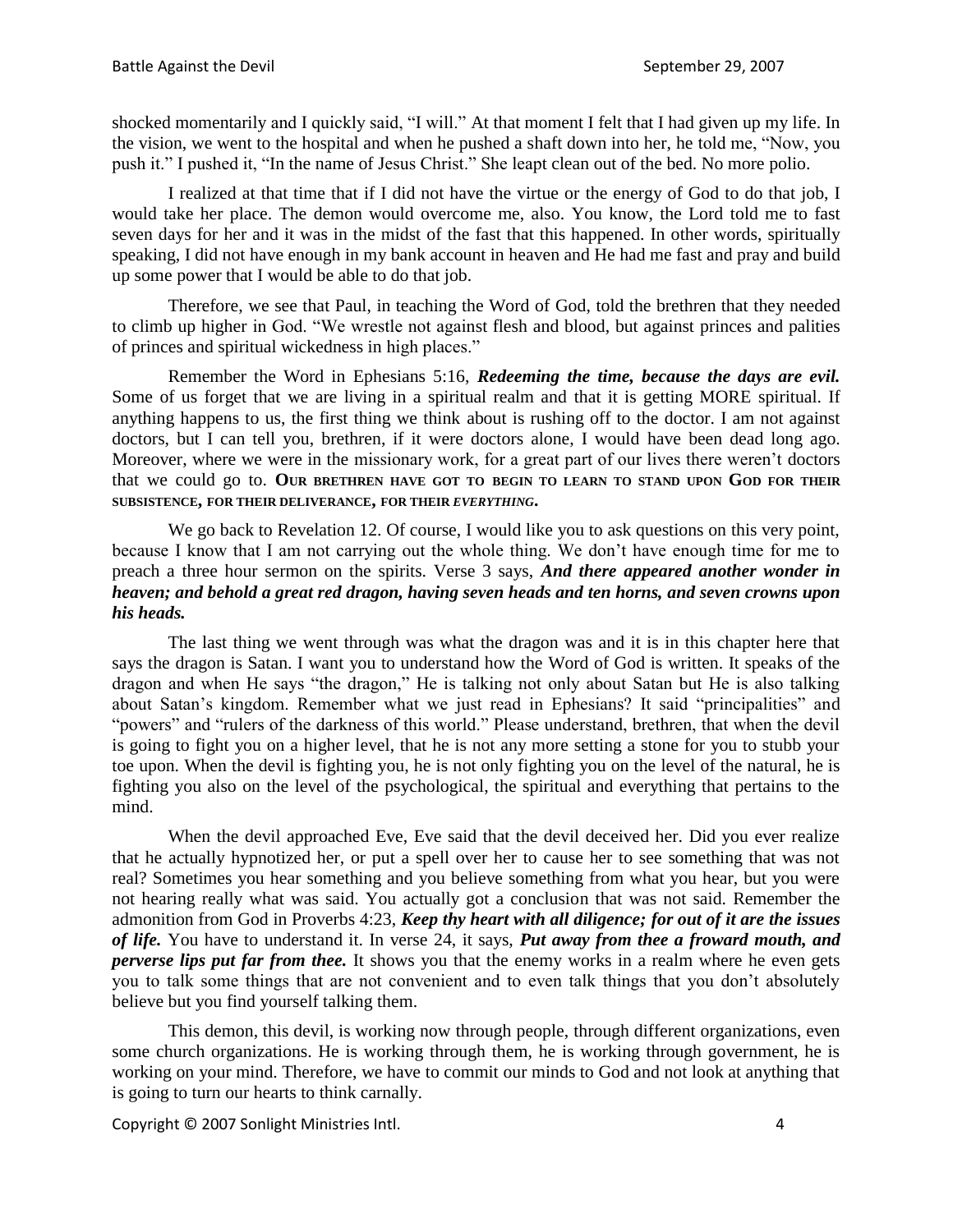Revelation 12:3*, And there appeared another wonder in heaven;* (This is clearly telling you that Satan is in the church*.*) *…and behold a great red dragon, having seven heads and ten horns, and seven crowns upon his heads.* I do not know if you understand that God is talking about the devil in the church. I am going to prove it for you right now. In the latter part of that verse it says*, seven heads and ten horns, and seven crowns upon his heads.* It said that the dragon was in heaven, but look at chapter 13. Let us look at the first verse and we see another dragon and this dragon is out of the sea. *And I stood upon the sand of the sea, and saw a beast rise up out of the sea, having seven heads and ten horns, and upon his horns ten crowns, and upon his heads the name of blasphemy.*

Look at the difference. The difference between those beasts is the one with the seven crowns upon his heads was the first beast. The crowns or the power was upon heads. See that? The beast in Revelation 13 had *seven heads and ten horns, and upon his HORNS ten crowns.* What is the difference there? The heads mean the organizations. So, we see a dragon with seven heads and ten horns and the crowns which is the power was upon his heads. But now, if the heads represent the organizations, the horns represent the men who are running the organizations.

So, in chapter 13 we see the difference. Remember, that was a church beast, the one in heaven, and this is the world beast. It says it is having seven organizations, which are the heads, and ten men, and upon the MEN were the crowns. I want you to see that. In Revelation 13:2, *And the beast which I saw was like unto a leopard, and his feet were as the feet of a bear, and his mouth as the mouth of a lion: and the dragon gave him his power, and his seat, and great authority.*

So, we see the beast is rising up in Europe. The European beast is going to have seven heads, or seven different nations, or organization of nations. He is going to have ten men, but the power will be in the hands of the men.

## Now we go back to Revelation 12:3, *And there appeared another wonder in heaven; and behold a great red dragon, having seven heads and ten horns, and seven crowns upon his heads.*

It said that this beast, this dragon in the church, was to spoil the church. Yes. It was to spoil the church, but God had created a church that would move to a higher realm. This is called the manchild church. Verse 5 tells us that the woman church will not be destroyed. In other words, the woman that was shut out from the wedding feast would not be destroyed, but she would go through great tribulation.

# *<sup>5</sup>And she brought forth a man child, who was to rule all nations with a rod of iron: and her child was caught up unto God, and to his throne. 6And the woman fled into the wilderness, where she hath a place prepared of God, that they should feed her there a thousand two hundred and threescore days.*

This means that there is a final battle coming between the church, the sons of God, and Satan and all his kingdom. This is what you call the battle of Armageddon. In verse 7 God says that He is going to give us help. We are not going to fight him on this level at all. We are going to have angelic help. So, we see that the battle of Armageddon is going to be a spiritual battle fought on a level above where the woman church lives. We get here like reading the back of the book, like reading the end of the matter. In verse 8 it says, *And prevailed not; neither was their place found any more in heaven,* in the church for him. Praise be to God, the church will have no more place for Satan to tempt or to disturb us and to give us tribulation.

Let us bless God for verse 9. *And the great dragon was cast out, that old serpent, called the Devil, and Satan, which deceiveth the whole world: he was cast out into the earth, and his angels were cast out with him.*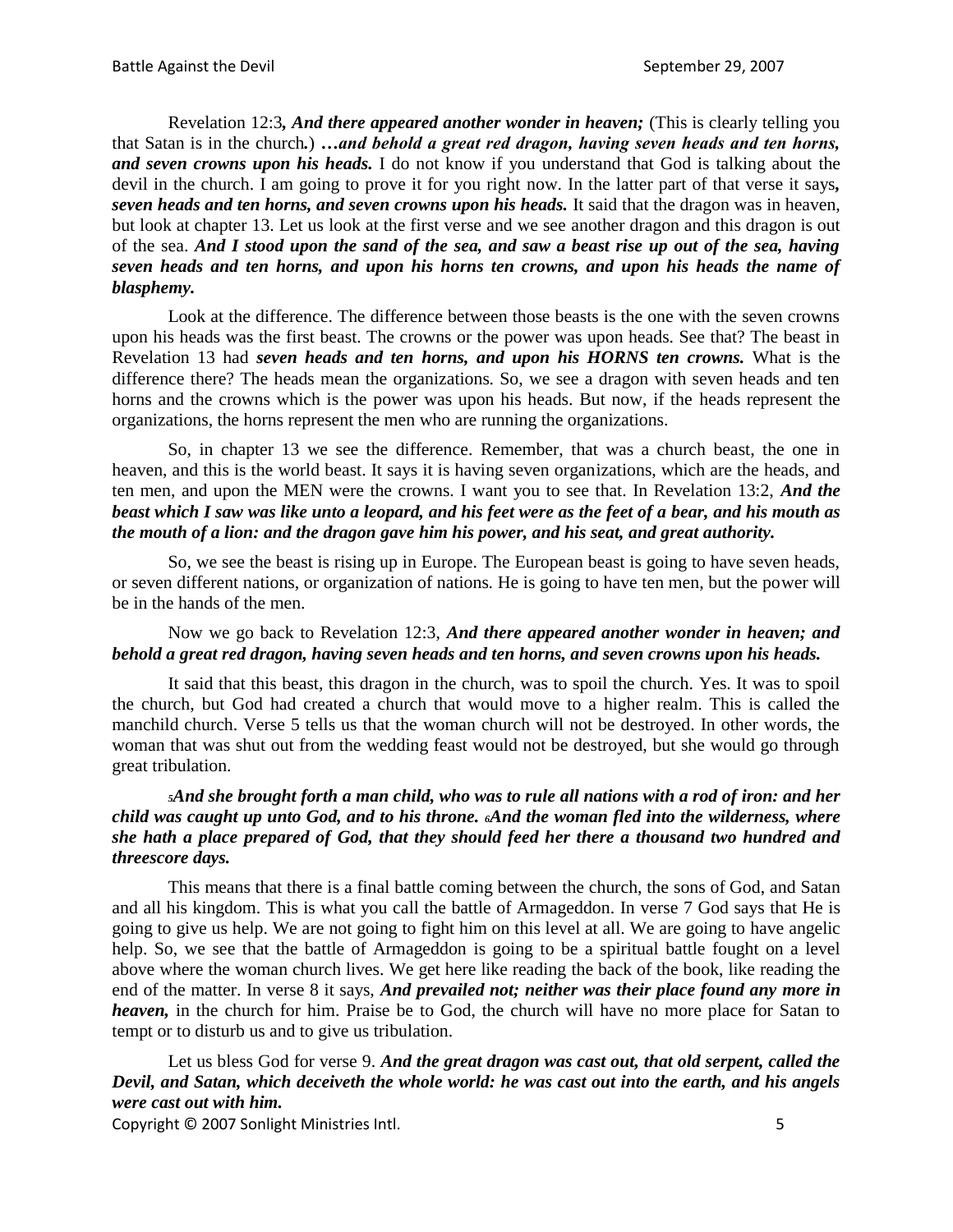#### We go down to verse 14. *And to the woman were given two wings of a great eagle, that she might fly into the wilderness, into her place, where she is nourished for a time, and times, and half a time, from the face of the serpent.*

Praise God. I hope I have not tired you out tonight. But you know the Word; in Matthew 24:39 we are told that they "knew not." They knew not until the flood came down upon them and you wonder why the people of God would not know that there was a flood coming. What I am saying is the people, the average church person, is not preparing for any world-wide calamity that God is talking about. The principalities and powers of darkness can only be taught the manifold wisdom of God by the church (Ephesians 3:10).

You must remember what the challenge is that is against us. The challenge is that Satan believes that he can destroy us. Satan disdains the sons of God and he feels that we are little nothings. But blessed be God! I hope to be a part of those who finish him off in a very short time. God has given us power over the power of the enemy and He said that nothing shall by any means hurt you (Luke 10:19). Praise God! Hallelujah! Thank you, Jesus.

Let us praise God for this great privilege that we have been given, this great fight that we are in, that we can suffer in order to gain spiritual power. The scriptures say that those who want to reign with Him must suffer with Him and He tells that in order for a woman to bring forth a child she must *travail*. The point is, brethren, that the power of God is the power of Life. When the power of Life comes into an area where there is death, then there must be suffering. I would pray to God and we would pray to God, "Oh God, bless me! Bless me!" What do you think you are asking for? **YOU ARE ASKING FOR THE POWER OF GOD, BUT YOU ARE ALSO ASKING FOR SOME SUFFERING FOR THE FLESH.** Brethren, God has continually watered down Himself in order to deal with us!

The powers of darkness are increasing their power. The scripture says that we overcame them. Now, if they increase their power and it is ordained for us to overcome them, then we must also increase in power. The power of God will destroy earthen vessels. We cannot do the job unless we have the Life of the living God in its purest form in our beings. In Hebrews 11:40, we are told that the saints that have gone on before could not do a certain job and that they are waiting on us to do it. "They without us cannot be made perfect." They are watching us and working with us in order to receive that, to see what we are doing to deliver them.

We are talking about power against power. This is what we call the battle of Armageddon. All those that are in Christ Jesus, both those that are in the heavens and those that are in earth, in Him, are being gathered with the saints who are gone on before. The Scriptures describe it as "Michael and his angels." Michael and his angels represent the Kingdom of God, including us, fighting against the kingdom of devils. The first victory that we have to do in overcoming is to get the devil out of our kingdom. Praise be to God. Hallelujah.

# **Questions & Answer Session**

**Questioner:** Brother duCille, you said that those who died in Christ are waiting for their deliverance?

#### **Brother duCille:** Yes!

Copyright © 2007 Sonlight Ministries Intl. 6 **Questioner:** So does it mean that after death, even when the soul is without a body, it is possible to continue the work of salvation, that we can still be overcoming?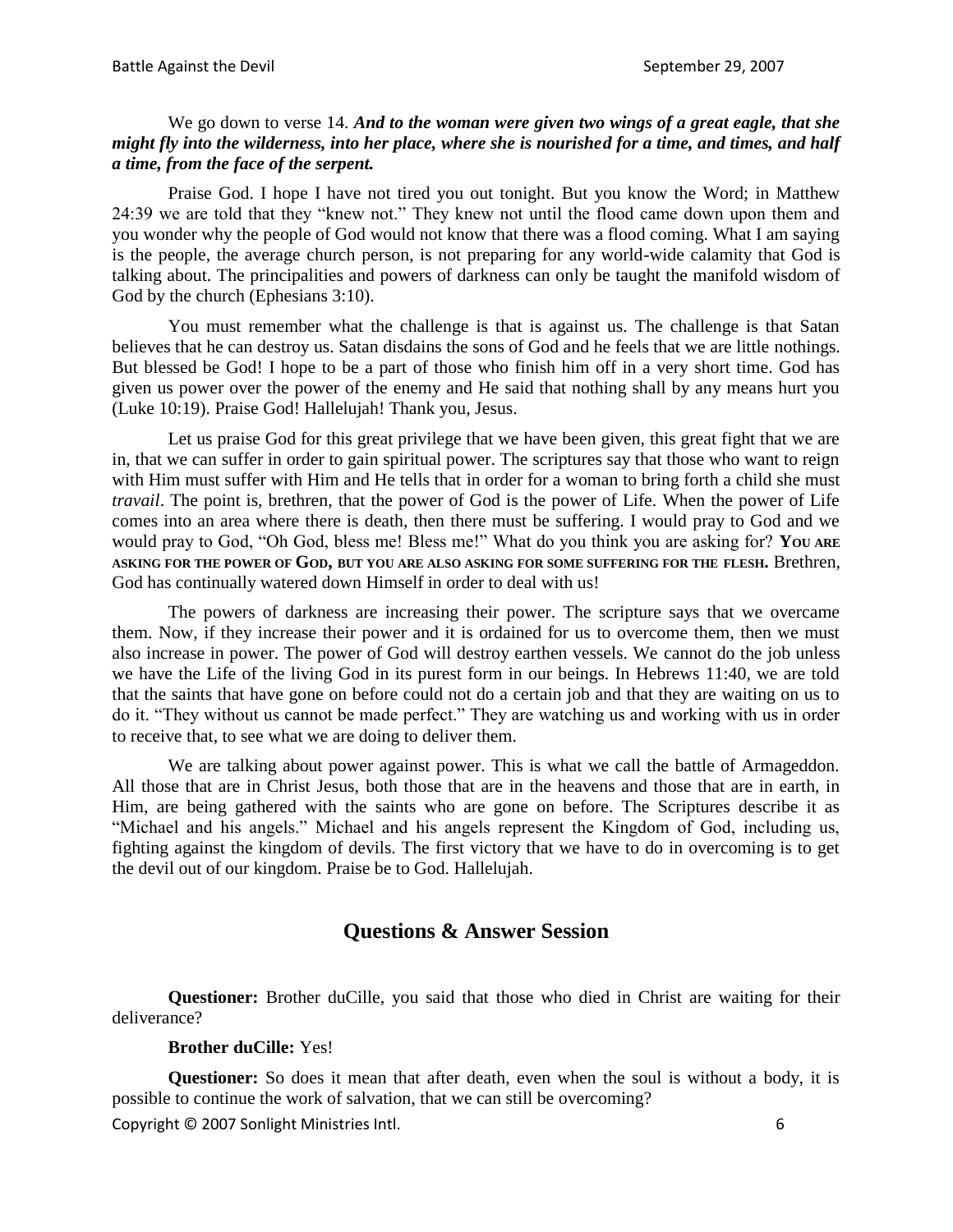**Brother duCille:** Not the work of salvation, but the work of growth. They are not yet complete.

**Questioner:** Isn't salvation, in its entirety, the same as deliverance?

**Brother duCille:** Salvation and overcoming are two different things. After you are saved then you have to overcome different spiritual authorities. It is very clear in Hebrews 11:40.

Let me say something more on this question, because there are probably many people listening who don't understand what we are saying. There was not one man, whether it be Peter, Paul, James, or John, who was perfected before he died. Therefore, it means that there were some spirits that were not overcome by him or by them. God says that this generation will completely destroy the power of Satan from the church and bring victory to the saints who have passed on before. That is what verse 40 means.

We can see Hebrews 12:1 continuing the thought that they are with us in our warfare. Hebrews 12:1, *Wherefore seeing we also are compassed about with so great a cloud of witnesses, let us lay aside every weight, and the sin which doth so easily beset us, and let us run with patience the race that is set before us.*

**Questioner:** Brother duCille, you were talking about the beast with seven heads and ten horns. Are these heads seven organizations? Or seven nations?

**Brother duCille:** Yes, in Revelation 12:1, that first part there represents the beast in the church and it represents organizations. There is absolutely no doubt that where it speaks about the woman and heaven, so it must be speaking of the church and the heads would represent the organizations.

Now, in Chapter 13 you can see that it is speaking about the beast coming up from the sea, which is the nations.

Therefore, it is not organizations that he is talking about now, he is talking about nations, or it could also be political individuals.

**Questioner:** Brother duCille, I remember that in Jamaica you were talking about the beast coming forth. There were, at that time, five countries and they became six countries. According to the picture that we have from that beast: the body is a leopard, the feet are the bear, the mouth of the lion and so on. These countries, at the moment, are called a group of five plus one. That is America, England, France, Russia, China plus Germany. Do you see any connection with that?

**Brother duCille:** Yes. I think that the sign for us is when the organizations come to seven heads and ten horns. That would be a sign for us that this is the time. But I believe, God says, "For nation shall rise against nation and kingdom against kingdom" (Matthew 24:7). So it is going to be a war in the next year that is going to mold them into the picture that you see in Revelation. Does that answer satisfactorily, brother?

#### **Questioner:** Yes.

**Questioner:** You said that we needed a level of power to be able to contend with the spirits that we are facing now. I am in school now and I know that earlier when I went to Hungary, the Lord revealed to me that I was not going to finish my school. Now it is like I don't even want to go to the school any more. It is not anything in me anymore. So I am looking, because I know that the time is short, how am I really going to face school and be prepared because I am not the one that is really taking care of all my fees and these things, because I want to forfeit the school. I don't know if you would have any counsel for me.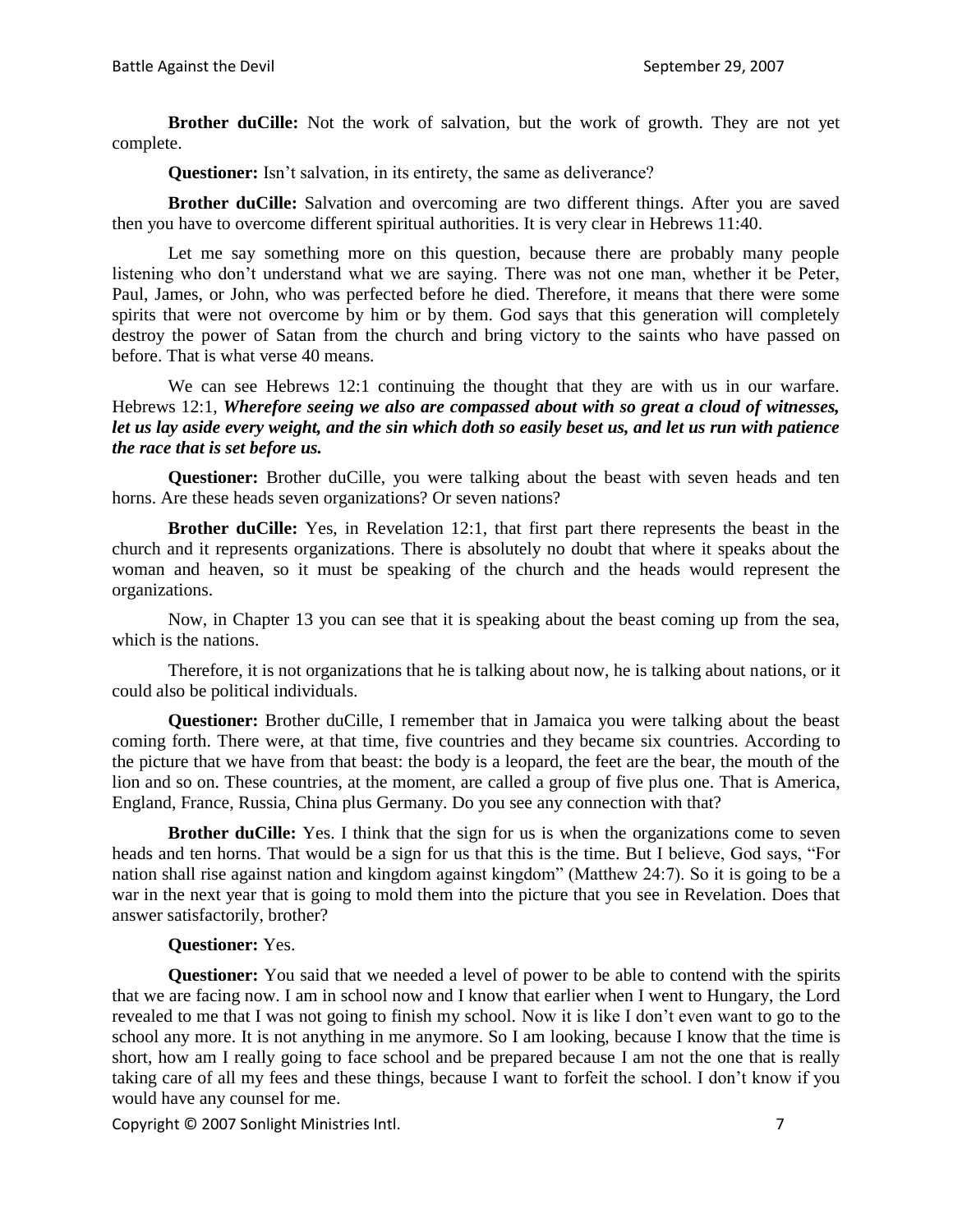**Brother duCille:** As a son of God, you need to obey God. God by His Spirit, is delivering us from a lot of things to have us in the right place for the time to come. To make sure that you are not deceived by any wrong thoughts, you should call the elders before you leave Prague and let the elders come and pray with you and God will give you the confirmation that it was He that was speaking to you. That is the advice that I give.

**Questioner:** Thank you.

**Questioner:** Brother duCille, I would like to ask you concerning the type of ministry that Brother Gruver is doing, that he is delivering the certain places or areas from the local spirits and what spiritual insight you have received concerning this ministry.

**Brother duCille:** That man is working in an area of the Spirit that most of the church is not even aware of. The scripture speaks of redeeming the time for the days are evil. We need to realize that we are paying for a lot of the evil that is around us, because we are disturbing them and destroying them, so we have to pay a certain amount spiritually to be able to do this kind of work.

Questioner: Brother duCille, I would like to ask you about the spiritual battles that you once talked about. You said that during the night in our dreams we can go through spiritual battles, especially about familiar spirits. Could you please explain a little bit about it?

**Brother duCille:** Well, spirits possess areas and they strongly guard certain areas. When God wants to deliver the people who are being held down in those areas, God will stir up one of His children to go in there. When they come against you and you start to suffer, you wonder, "What have I done?" Yes. What you have done is that you are in the army of the Lord and God is allowing you to suffer that you might rise up and strike the enemy. The spiritual battle, the ancestral, your whole family has been under certain ancestral devils for a long time, from time immemorial. At this time, every ancestral devil must be destroyed. So, God has to find somebody in your family to do it so that they might be judged and cast into the pit.

**Questioner:** Thank you, Brother duCille, but I am just going to ask another question. I have been going through these night battles for years now. For maybe eight years, since the first member of my family passed away and then some others. You know, I was just asking the Lord for how long? I just thought for eight years and especially when I get up at midnight or early the morning I have such a headache and so much pain in the back of my neck. I would ask you, have you ever had something like that? Do you know something about it?

**Brother duCille:** I see from knowledge that you are not the first one in your family. You must have had some family before you who suffered like that. Isn't it so?

**Questioner:** No. No.

**Brother duCille:** You don't know of them. All right. What it is, is that you will have to overcome those spirits. Before you leave there, let the elders pray for you and cast those spirits out and prevent them from coming back to disturb you or hurt your body at night.

**Questioner:** Amen. But I just add as the last thing that these were four people, but I don't see these other three anymore in my dreams. There is only one that I am from time to time seeing and dreaming.

**Brother duCille:** Let the elders put him into the abyss tonight.

**Questioner:** Thank you.